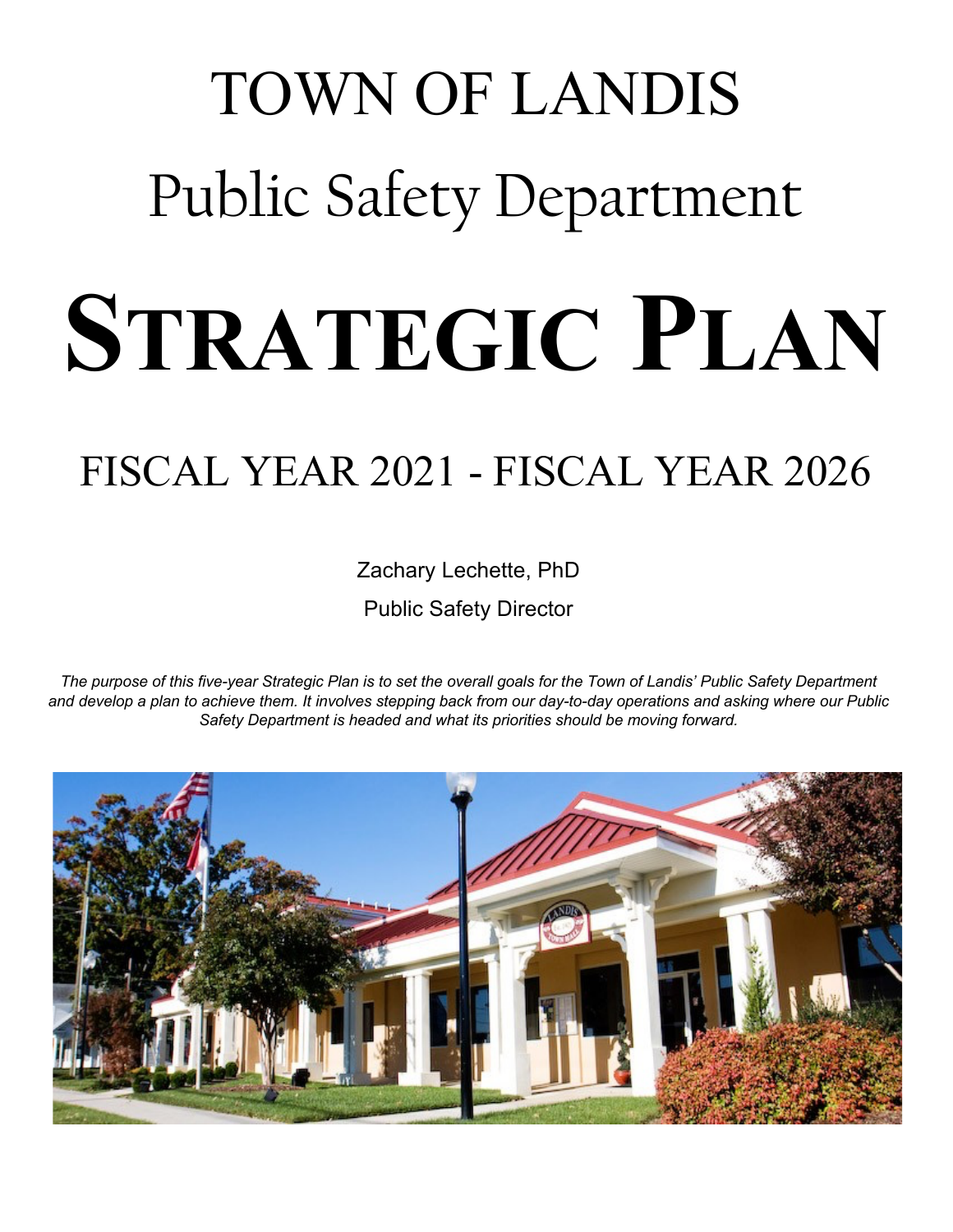# Public Safety Department Strategic Plan Fiscal Year 2021 through Fiscal Year 2026

### **VISION**

It is the vision and goal of the Town of Landis Public Safety Department to provide the highest level of service and protection to our citizens. We will accomplish this goal by providing our staff with the tools and knowledge to meet and exceed all present and future needs of law enforcement and fire protection services. We will work in collaboration with our community to proactively address identified areas of needed improvement, build trust-based relationships, and continually strive to provide the level of service and safety deserved by the community we serve.

# **MISSION**

Our mission, in partnership with our community, is to protect and enhance the quality of life for our residents and visitors, by providing professional law enforcement and fire protection services.

# **MOTTO**

*"Working for a safer tomorrow"*

# **GUIDING PRINCIPLES**

#### *L – E – A – D – E – R – S – H – I - P*

**L – Loyalty E – Empathy A – Accountability D – Duty & Determination E – Engagement R – Respect S – Safety & Selfless Service H – Honor I – Integrity & Innovation P – Professionalism**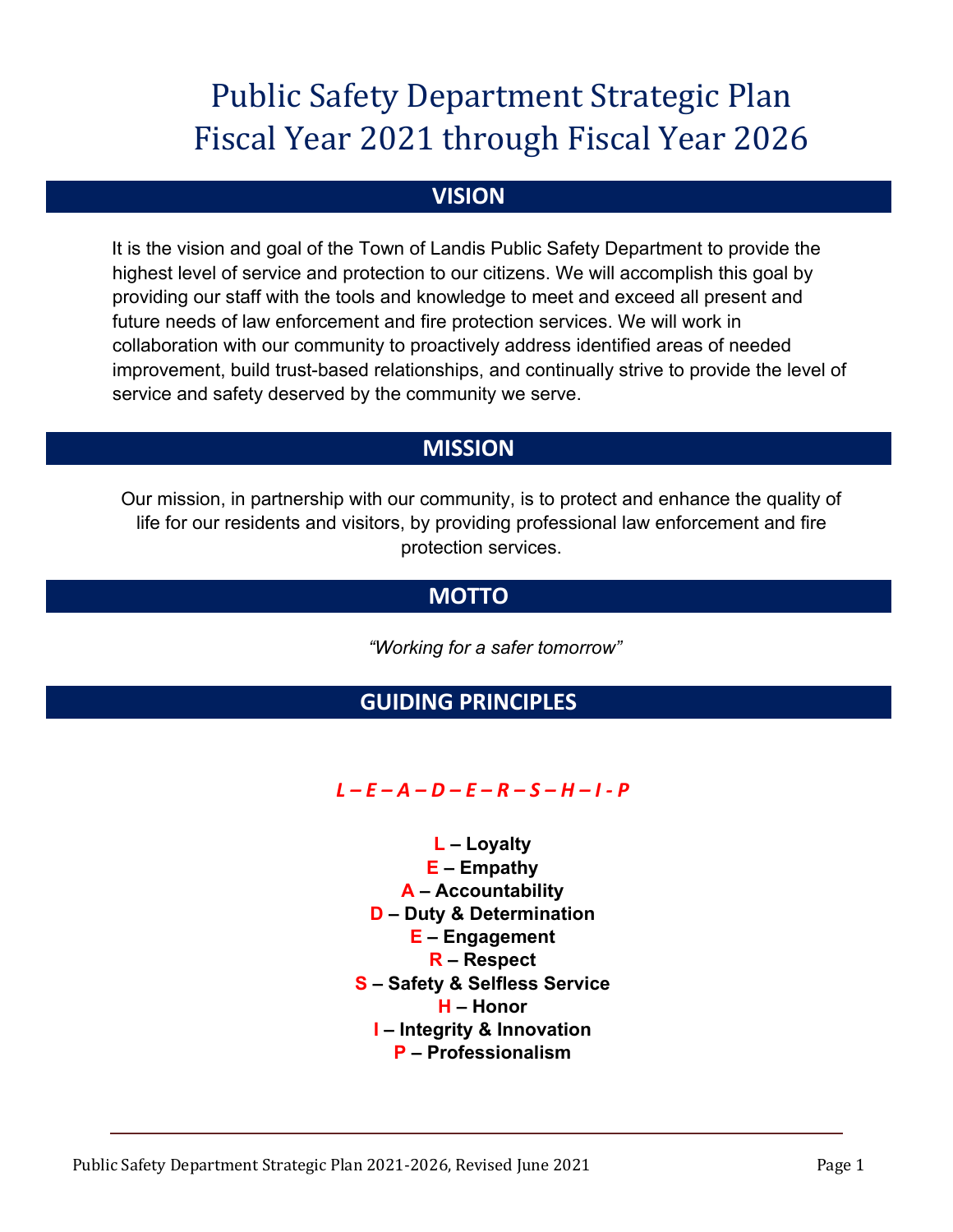## **ASSUMPTIONS**

Assumptions are the forecasts that form the basis for our strategic plan. Collectively, these serve as the platform upon which our goals and objectives are based. These assumptions are as follows:

#### **Assumption 1:** *(These are related to factors impacting the public safety workload)*

The Town of Landis will experience an increase in the number of calls for service, and thus, increased demands for law enforcement and fire protection services.

- Our service population will continue to grow, and this will result in an increase in the number of calls for service responded to by the public safety department.
- The types of calls that we respond to will necessitate the need for our employees to be highly skilled practitioners.
- The national opioid epidemic will continue to be a significant contributor to the medical and law enforcement calls for service the public safety department responds to.
- The COVID-19 pandemic will continue to create challenges regarding the types and frequencies of calls responded to, as well as the resources available to handle them.

#### **Assumption 2:** *(These are demographic factors impacting the public safety workload.)*

The demographics of the Town of Landis will continue to change due to economic shifts that create additional demands and expectations for the public safety department. This, in turn, will increase department manpower requirements now and in the future.

- Residential and mixed-use development is forecasted to continue growing within our service area.
- As the residential population increases and development grows, it is anticipated that calls for service and service needs will continue to grow as well, resulting in a need for increased manpower and volunteerism within the law enforcement and fire services.
- The Town of Landis anticipates greater diversity among our service population.

#### **Assumption 3: (***These factors are related to the operational philosophy of the public safety department.)*

A community-oriented model will remain the favored sociological response to crime and safety disorder within the Town of Landis.

#### **Assumption 4:** *(These factors are related to departmental changes; capital improvements and equipment needs.)*

- The Town of Landis will continue to grow and evolve, which will result in a dynamic public safety department which requires additions to personnel, technology, and infrastructure.
- Equipment will need to be replaced to promote and enhance safety; therefore, a wellconceived equipment replacement strategy will need to be implemented.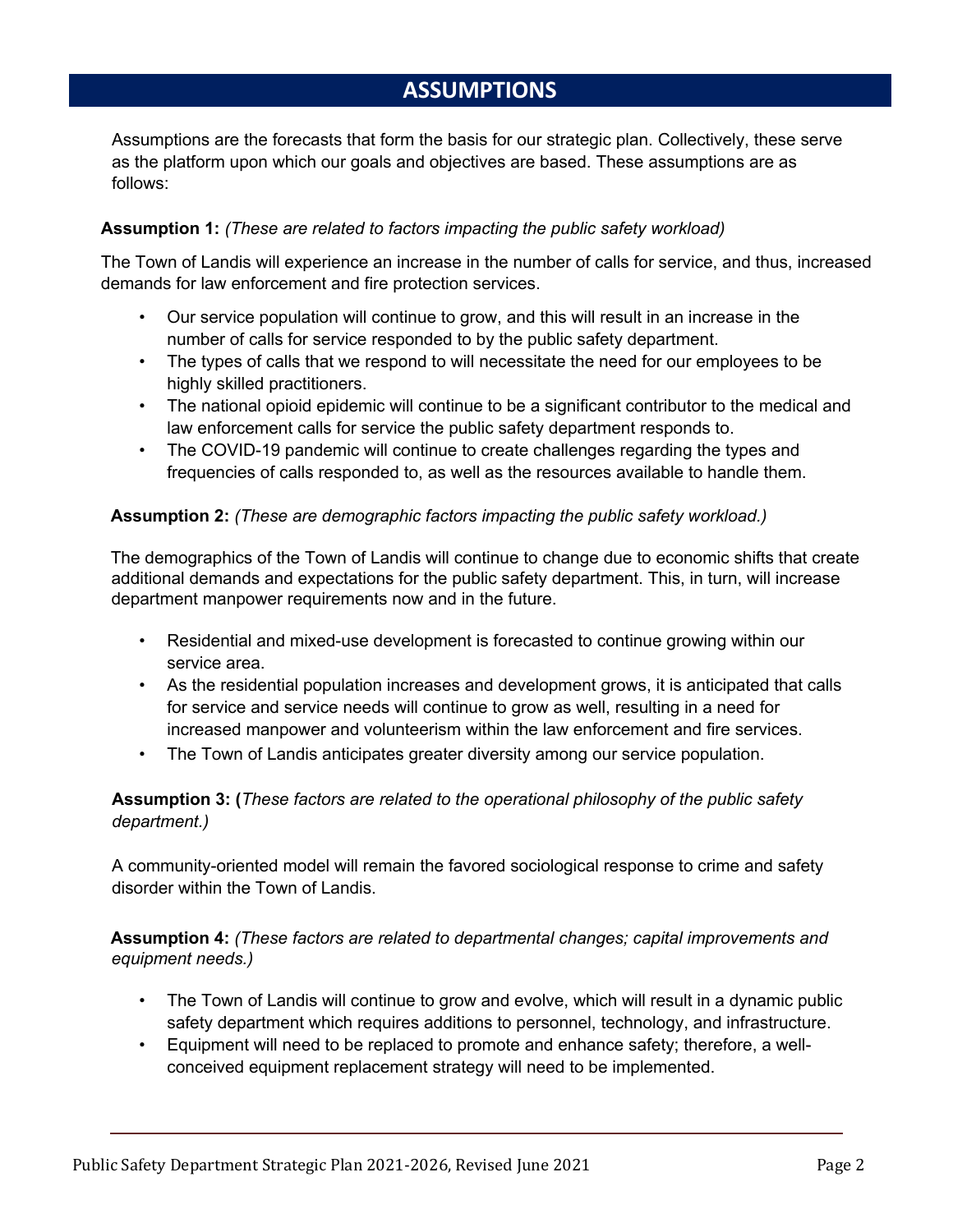- The public safety department will expand its infrastructure and technology capabilities to address crime and safety disorder issues and identify the safety and security needs of our citizens.
- The implementation of a combined public safety department will require organizational structure changes to meet the needs of the Town of Landis and allow for efficient operations.
- The implementation of a combined public safety department will require job description position changes and new recruitment efforts to transition to an integrated public safety department.
- The implementation of a combined public safety department will require additional training and planning for the dual certification of law enforcement and fire personnel.
- The implementation of a combined public safety department will necessitate cross-training of law enforcement personnel to respond to medical emergencies and be certified in CPR, AED, basic first aid, and the use of opioid reversal agents (Narcan/Naloxone), etc.

# **STRATEGIC GOALS**

The (5) five-year strategic goals for the Town of Landis Public Safety Department are:

- 1) Maintain a high level of professionalism through the use of accepted public safety standards and industry best practices.
- 2) Maintain and cultivate new community partnerships utilizing community-oriented strategies that identify and manage public safety issues.
- 3) Communicate effectively throughout the organization and with external partners. Expand our emphasis on recruitment, retention efforts and training in order to maintain full staffing levels, maximize employee safety and promote professional standards.
- 4) Continually improve the efficiency and effectiveness of our delivery of public safety services by adopting relevant, available, and reliable technological solutions and consolidating resources and roles into a combined public safety department.
- 5) Provide employees with opportunities for meaningful work and career development while advancing a culture of wellness for all public safety department employees.

#### **Detailed descriptions of each goal and its objectives are found on the following pages.**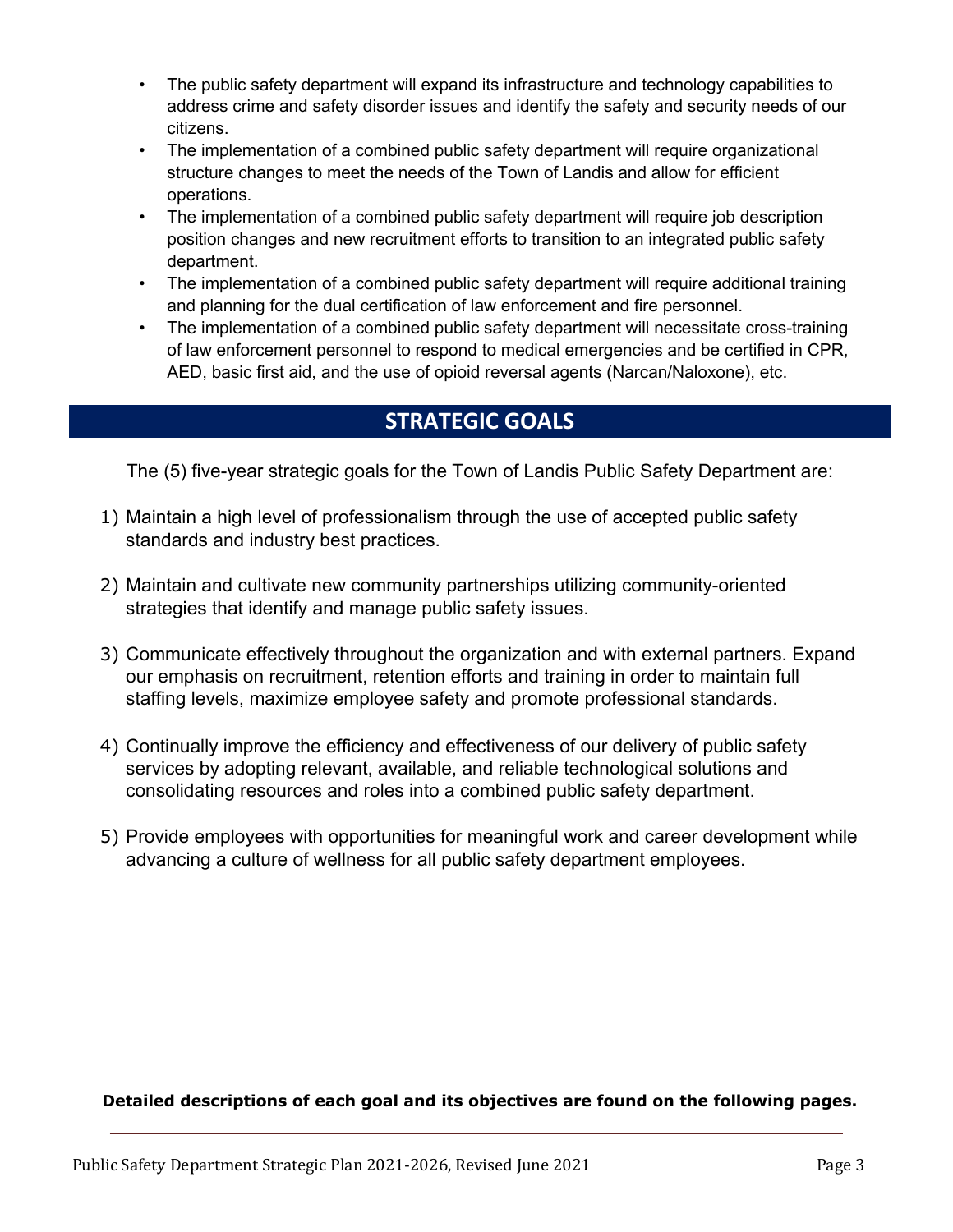#### **Description:**

External audits and reviews will enhance transparency, professionalism, strengthen accountability, and reduce liability/exposure by adopting nationally recognized industry standards in public safety.

Ongoing acceptance and support from everyone in the public safety department will be important to obtain these standards and adopt the best practices, policies, and procedures. A commitment of support from the Town of Landis and elected officials will need to be a priority for CALEA and CPSE accreditation, if sought, as each accreditation has standards which change and adapt to national trends and needs.

#### **Objectives:**

- A. Utilizing the *North Carolina League of Municipalities* (NCLM), conduct the appropriate Law Enforcement Risk Review and Fire Risk Review audits.
- B. Within 12-months, and then yearly thereafter, update and review departmental policy and procedure manuals to ensure compliance with appropriate nationally recognized industry standards and best practices in public safety.
- C. Research the cost and feasibility for both the Commission on Accreditation for Law Enforcement Agencies (CALEA) and the Center for Public Safety Excellence (CPSE) accreditations.
- D. If supported, feasible, and financially appropriate, work toward the implementation and obtainment of CALEA and CPSE accreditations, making the Town of Landis perhaps the first duly-accredited public safety department in the State of North Carolina.

#### **Progress Measures:**

The successful completion of the Law Enforcement and Fire Risk Review assessments, as well as continued reviews of departmental policies, will ensure we are meeting required standards for continued improvement and implementation of nationally recognized industry standards in public safety.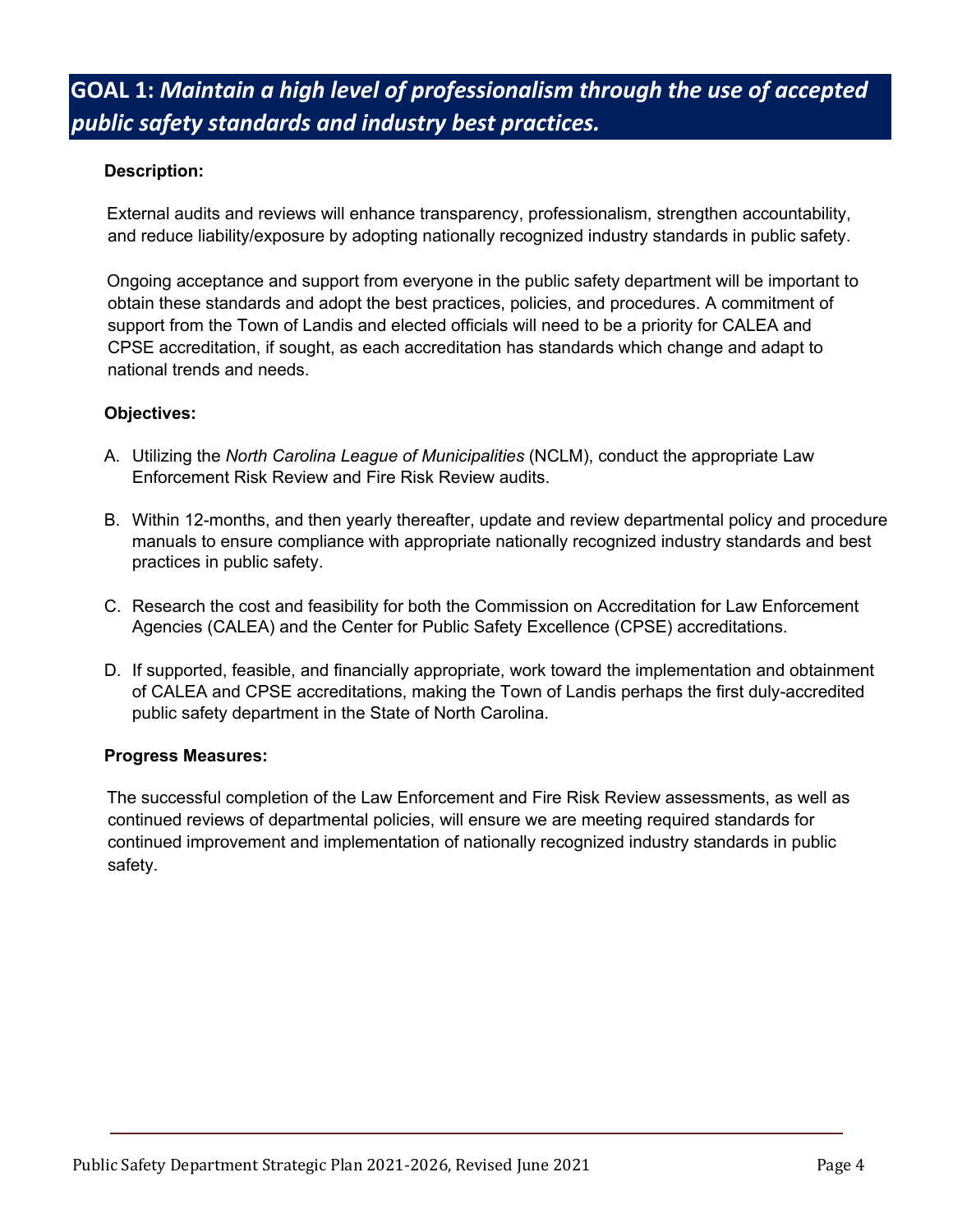#### **Description:**

When each member of the public safety department works alongside the citizens we serve, we will be successful. With the support of our community, we can continue to meet the challenges before us with tenacity and strength. Success is based upon effective partnerships with the community we serve.

#### **Objectives:**

- A. Continue to support and encourage innovative problem solving with the community, focusing on long-term problem resolution and to foster trust-based relationships with community partnerships.
- B. Based on crime and safety trends, develop enduring community crime and safety prevention programs specific to the Town of Landis and its identified issues and/or needs. Possible programs include: neighborhood watches, participation in National Night Out and Fire Prevention Week, and the establishment of a dedicated community officer and fire prevention/education firefighter.
- C. Encourage more citizen involvement in problem resolution, concerning needs within the Town of Landis.
- D. Develop community-oriented opportunities and educate the public on how to better interact with the public safety department.

#### **Progress Measures:**

Assess the number of crime and safety prevention programs that are being conducted throughout the Town of Landis and determine the success rate by addressing the number of attendees, frequency of program implementation, and program evaluations.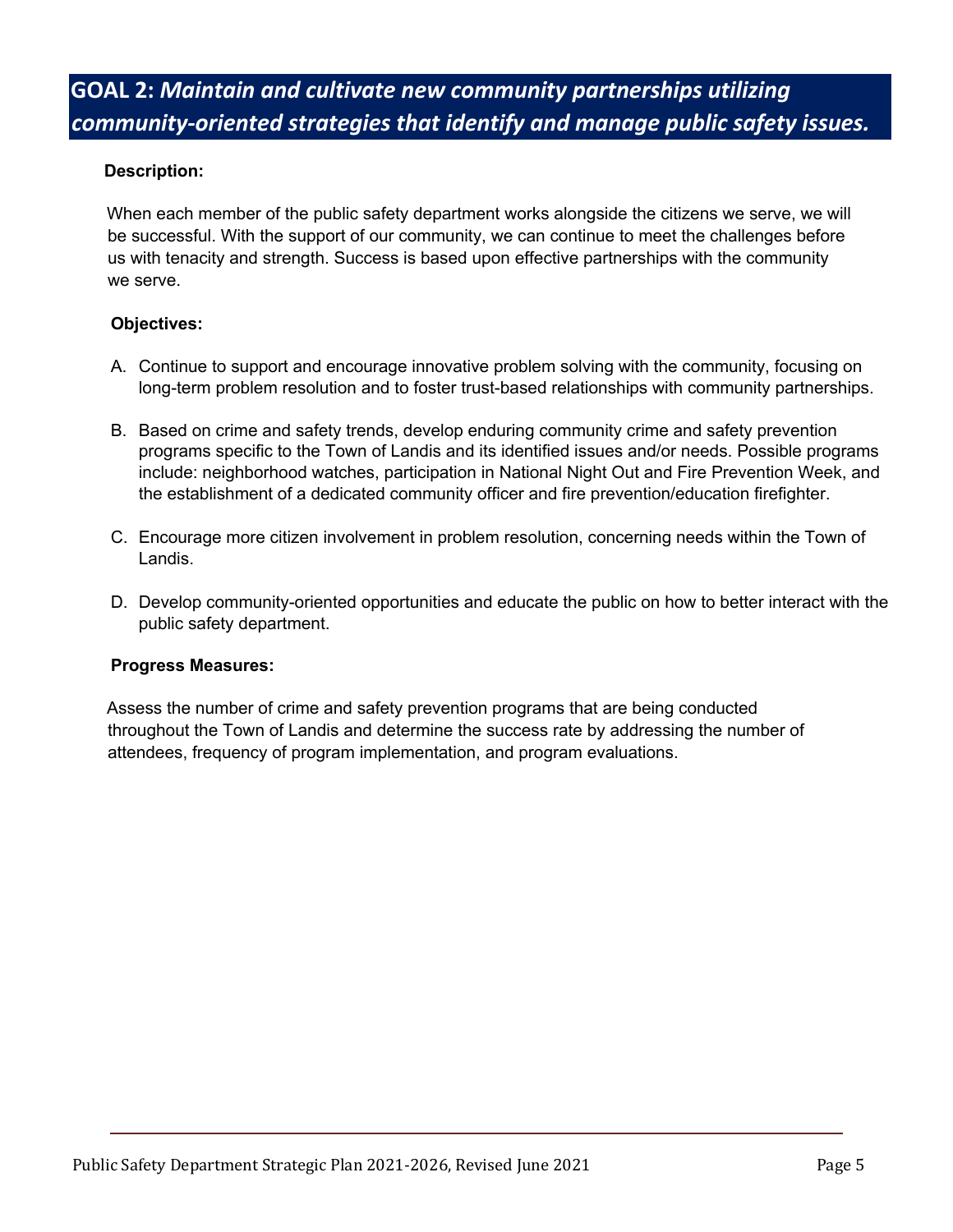**GOAL 3:** *Communicate effectively throughout the organization and with external partners. Expand our emphasis on recruitment, retention efforts and training in order to maintain full staffing levels, maximize employee safety and promote professional standards.*

#### **Description:**

Public Safety Department employees are better able to communicate effectively with one another and partner agencies when they are informed. The Town of Landis Public Safety Department is committed to effective communication throughout the organization. We are committed to continuing to expand collaboration with community organizations, law enforcement agencies, fire departments, and other public safety organizations.

#### **Objectives:**

- A. Evaluate the effectiveness of current communication processes between public safety department members and determine modifications or updates needed for continuous improvement.
- B. Establish a Public Safety Director's Advisory Board to inform employees and Town of Landis citizens about current events, bring public safety departmental needs and/or concerns to the Director for discussion and resolution, and interact with all personnel to enhance communication and dispel rumors.
- C. Institute a combined public safety department social media presence across all social media platforms to develop a formal marketing campaign to routinely highlight the positive work the public safety department accomplishes within our community and share exigent and pertinent information, critical incident information, and investigative leads and "BOLOs" with citizens and visitors.
- D. Ensure information shared between supervisors and employees is consistent, reliable and unfiltered to ensure accurate decisions are being made.
- E. Increase training opportunities to all public safety department employees.
- F. Create an internal recruitment committee to focus on the recruitment needs of the public safety department and processes needed in order to seek and support the dual certification of Public Safety Officers.
- G. Utilize exit interviews to employ effective changes.

#### **Progress Measures:**

Utilize current social media technology (e.g. Facebook, NextDoor, etc.) to better understand community needs and areas for intervention. Evaluate the number of positive stories that are shared throughout the public safety department and in the community about what our employees are doing for the Town of Landis. Determine from Advisory Board meetings with the Public Safety Director how rumors are being addressed and how many employees seem to be informed. Training can be measured by the number of employees taking advantage of these opportunities. Recruitment and retention can be measured by the number of public safety employees leaving the department for other careers or job opportunities and the number of new employees being hired.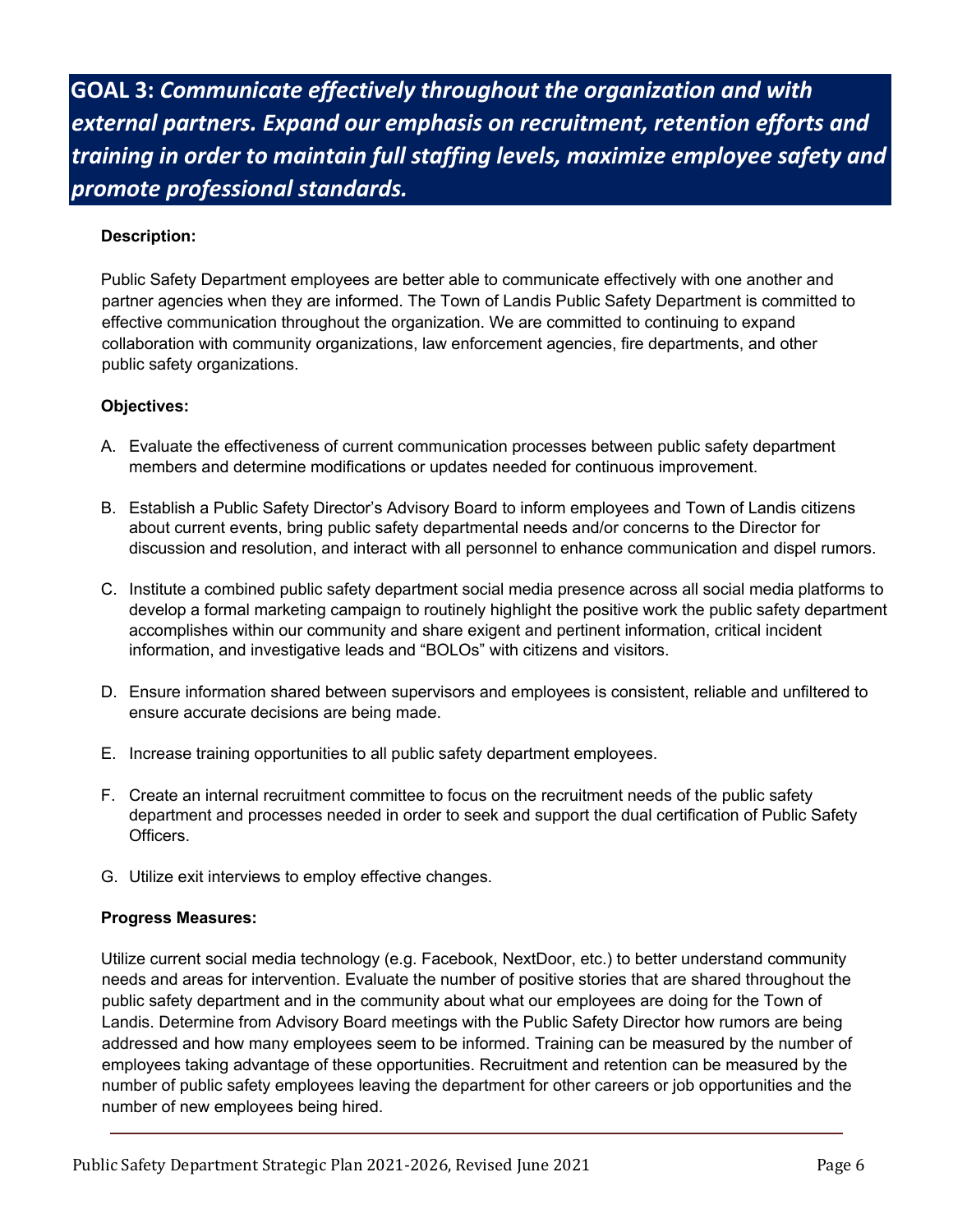**GOAL 4: Continually i***mprove the efficiency and effectiveness of our delivery of public safety services by adopting relevant, available, and reliable technological solutions and consolidating resources and roles to a combined public safety department.*

#### **Description:**

The technology innovations that have become standard for progressive public safety departments continues to evolve at a rapid pace. It is imperative that we utilize this available technology to provide improved services to our community.

By utilizing various technological tools we can become more efficient, have more information available, and provide a higher level of service to the citizens of the Town of Landis.

#### **Objectives:**

- A. Develop a needs assessment for the public safety department, addressing current technological needs to enhance training, internal and external communication, and overall efficiency.
- B. Evaluate existing technology systems to determine what is needed to improve current departmental operations and public safety in the field; such as acquiring fingerprint scanners, UAV/UAS, mobile license plate readers, USB card readers, tablets, and more.
- C. Actively seek and apply for grant opportunities to facilitate the purchasing of new equipment and funding of new programs in order to minimize costs and ensure fiscal responsibility.
- D. Improve the use of online reporting systems and reporting retrieval systems.
- E. Provide camera systems for emergency vehicles and body-worn cameras to law enforcement officers.
- F. Create, advertise, and hire Public Safety Officers who are both law enforcement and fire service certified. Encourage current public safety department employees to obtain dual certification and allow for the required training, if desired.
- G. Create a response plan which incorporates both law enforcement and fire service dispatches to medical emergencies, as first responders, within the Town of Landis.
- H. Reduce response times for calls of service for both law enforcement and fire services.

#### **Progress Measures:**

Progress measures will include the review of the needs assessment for technology and the continual evaluation of existing technology services. Success will also be measured on the ability to hire (externally) and train (internally) members of the public safety department to obtain dual certification in law enforcement and fire services. An annual review of response times will be conducted to examine for improvements. The public safety department will review, renew, and continue grant applications as needed/required.